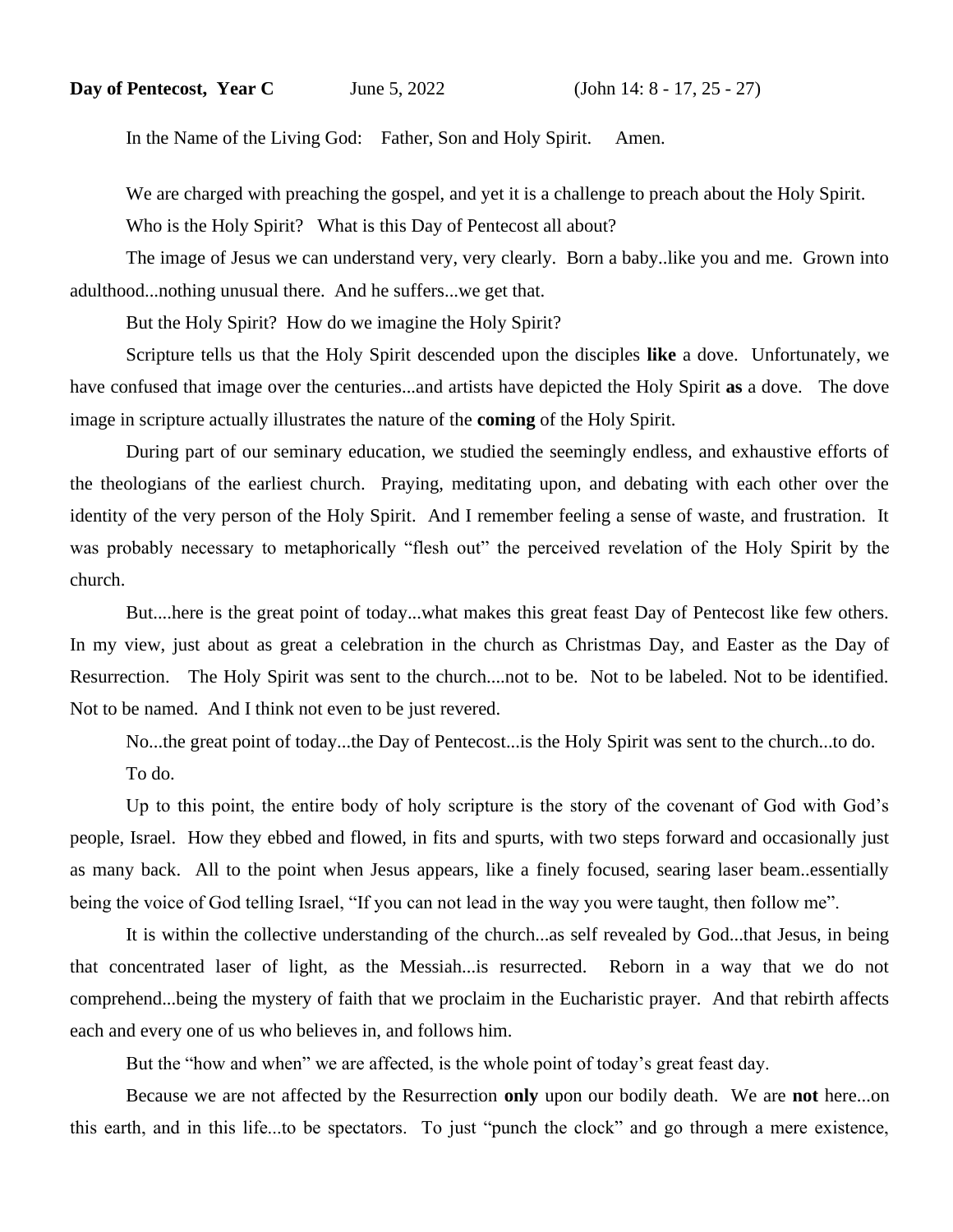taking breaths of air just to pass the time until we do so no more.

We are here to act....in the very image of God. We are here to move....as children of God.

We are here to do.

And the Holy Spirit **explodes** the Body of Christ exponentially. Forget "like a dove". Think "Big Bang"...the way that science describes the continuing expansion of God's creation. Moving. Growing. Expanding millions of light years...beyond our capacity to calculate, let alone understand.

This day allows **me** to live into the covenant. This is not a third-party drama, watching the actors on the stage or on the tube. Like the apostles, you and I do not just sit at the feet of Jesus any longer. He said that we will do far greater things than he.

But it is fair, and honest, to look around, and we appear somewhat older...and worn...and tired...wondering how we as a parish can handle what is already on our plate, let alone more. So, ponder this:

This particular church has served this part of God's creation for many, many decades. Through thick and thin, God has provided. God has always...and will always provide you..the latest saints in residence in this holy place...with what is needed to meet the needs of our world, as we follow the great commission of Christ, being pushed by the Holy Spirit. God will always provide, and provide abundantly.

But we also have a very big disconnect. We tend to think and see people of action in faith as big, big dreamers who somehow are able to tackle, with apparent ease, the world's greatest needs and ills. Like the world-wide missionary assistance programs through Episcopal Relief and Development, for example. Every Christian denomination has a mission outreach arm like that. And, when the need arises, they group together to make a bigger impact. Super Storm Sandy relief. Haiti. Hurricane Katrina. Even the massive relief efforts that are continuing right this minute to address the horrors of suffering in Ukraine.

Our disconnect is that when we think of and see those people responding in those ways, they appear as people of energy, vitality, youthful strength and enthusiasm....and we here, with all due respect but honesty as well, are people generally who appear to be older, ill or exhausted, spent.

"What", we ask, "can the Holy Spirit expect me to do? Me, who is bent over and tired out? Who has more health issues than those people I see getting treatment on TV. What is this priest talking about...that I am here "to move", "to do"? Well, we are invited to look to scripture for answers and inspiration. Moses told God he thought Aaron was a more gifted speaker and better able to lead but, as always, God makes do. Abraham and Sarah were childless and yet older than anyone here today but, as always, God makes do.

The truth is that the people of this parish already "do", in many different ways...although more subtle. With less fanfare. Under a far smaller spotlight.